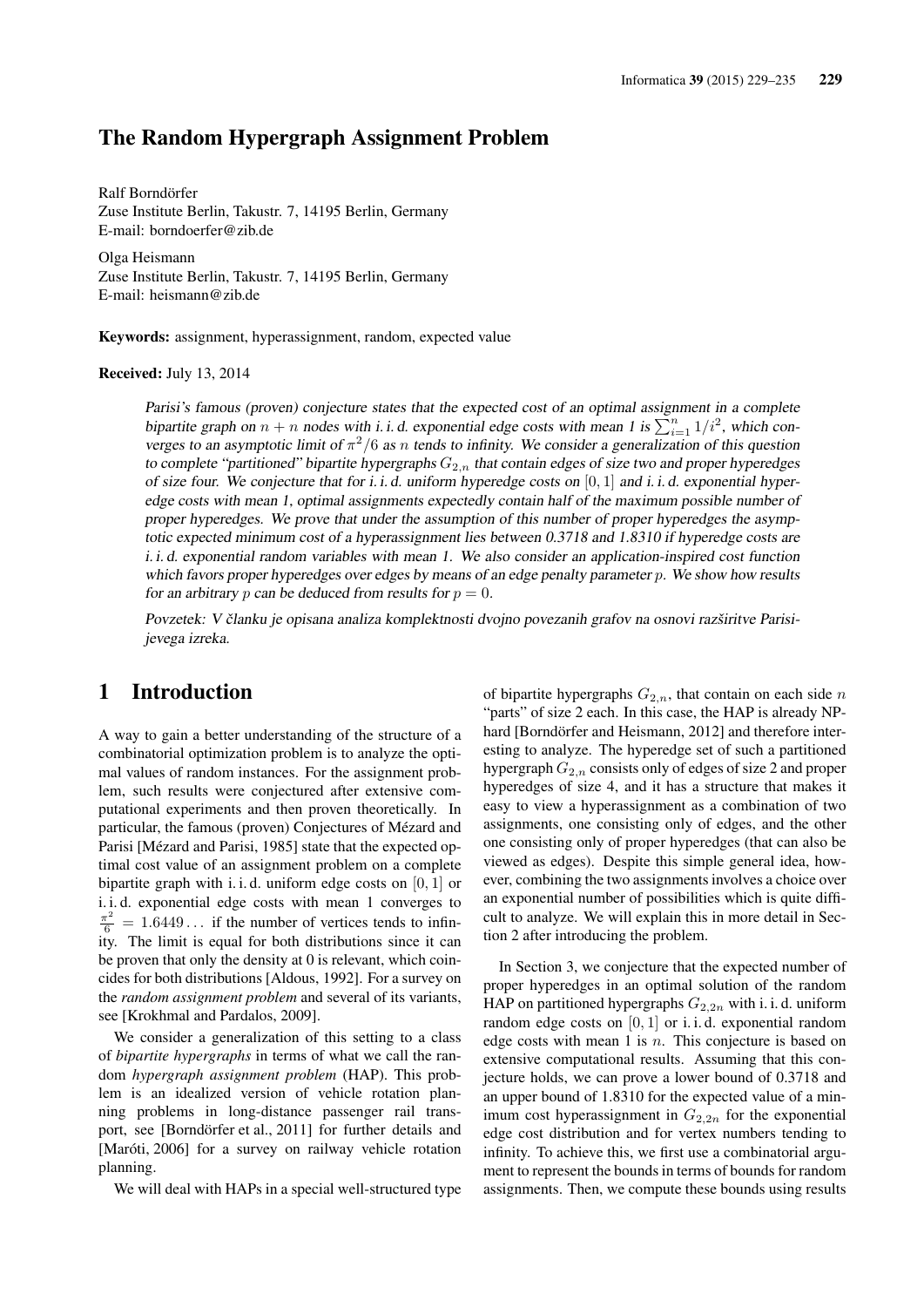for the random assignment problem.

In hypergraph assignment problems that arise from practical applications, proper hyperedges represent unions of edges. Such hyperedges have costs that are smaller than the sum of the costs of the edges that they contain; these edges are considered to be similar and a solution with much similarity is desirable [Borndörfer et al., 2011]. We consider a setting with *regularity-rewarding* cost functions, in which the number of proper hyperedges in a solution and the optimal value of a random HAP in  $G_{2,n}$  do not only depend on the number of vertices n but also on an edge *penalty parameter* p. We will show how the number of proper hyperedges and the value of an optimal solution for every p can be deduced from results for  $p = 0$  in Section 4.

The paper ends in Section 5 with a discussion of the results.

A short conference version of this paper has already been published as [Heismann and Borndörfer, 2013].

## 2 The hypergraph assignment problem

We consider in this paper hypergraph assignment problems on a special type of bipartite hypergraphs.

**Definition 2.1.** Let  $G_{2,n} = (U, V, E)$  be the *bipartite hypergraph* with *vertex sets*

$$
U = \bigcup_{i=1}^{n} U_i, \qquad V = \bigcup_{i=1}^{n} V_i
$$

with

$$
U_i = \{u_i, u'_i\}, \qquad V_i = \{v_i, v'_i\}
$$

and *hyperedge set*  $E = E_1 \cup E_2$  where

$$
E_1 = \{ \{u, v\} : u \in U, v \in V \}
$$

are the *edges* and

$$
E_2 = \{U_i \cup V_j : i, j \in \{1, ..., n\}\}\
$$

are the *proper hyperedges* of size 4. The sets  $U_i$  and  $V_i$ ,  $i \in \{1, \ldots, n\}$  are called the *parts* on the U- and V-side, respectively.

For a visualization of such a hypergraph, see Figure 1.

Note that every hyperedge in  $G_{2,n}$  connects a part on the  $U$ - and a part on the  $V$ -side. We remark that the HAP can be formulated in the same way for more general bipartite hypergraphs, with less structure and possibly containing hyperedges which contain more than four vertices, see [Borndörfer and Heismann, 2012].



Figure 1: Visualization of the bipartite hypergraph  $G_{2,3}$ . The thick hyperedge is the proper hyperedge  $U_1 \cup V_2 =$  ${u_1, u'_1, v_2, v'_2}.$ 

**Definition 2.2.** For a vertex subset  $W \subseteq U \cup V$  we define the *incident hyperedges*

$$
\delta(W) := \{ e \in E : e \cap W \neq \emptyset, e \setminus W \neq \emptyset \}
$$

to be the set of all hyperedges having at least one vertex in both W and  $(U \cup V) \setminus W$ .

A *hyperassignment* in  $G_{2,n}$  is a subset  $H \subseteq E$  of pairwise disjoint hyperedges that cover  $U$  and  $V$ , i.e., for all  $e_1, e_2 \in H$ ,  $e_1 \cap e_2 = \emptyset$ , and  $\bigcup H = U \cup V$ . Given a cost function  $c_E : E \to \mathbb{R}$ , the cost of a hyperassignment is  $\sum_{e \in H} c_E(e)$ . The *hypergraph assignment problem* with input  $(G_{2,n}, c_E)$  consists of finding a hyperassignment in  $G_{2,n}$  of minimum cost w.r.t.  $c_E$ .

For bipartite hypergraphs  $G_{2,n}$ , the hypergraph assignment problem can be seen as a combination of two assignment problems. Namely, observe that for every hyperassignment H and every part  $U_i$  and  $V_i$ ,  $i \in \{1, \ldots, n\}$ , the set of incident hyperedges  $\delta(U_i) \cap H$  and  $\delta(V_i) \cap H$  consists either of one proper hyperedge or of two edges. If we decide for every part  $U_i$  and  $V_i$  whether the hyperassignment to be constructed is incident to one proper hyperedge or to two edges, we can restrict the hyperedge set of  $G_{2,n}$ to

- the set of edges connecting pairs of vertices from the parts  $U_i$ ,  $V_i$  that will be incident to edges—this is the first assignment problem, and
- the proper hyperedges  $\{U_i \cup V_j\}$  for  $U_i$  and  $V_j$  that will be incident to proper hyperedges—viewing  $U_i$ and  $V_i$  as composite vertices and the hyperedges as edges connecting them—this is the second assignment problem.

Solving these two assignment problems independently produces the minimum cost hyperassignment subject to the fixed edge and hyperedge incidences.

The HAP in  $G_{2,n}$  can thus be solved in two steps. The first step decides which parts  $U_i$  and  $V_i$  will be incident to proper hyperedges. Of course, we must chose the same number of parts on the  $U$ - and the  $V$ -side, equal to the number of proper hyperedges in the hyperassignment to be constructed; the other parts will be incident to edges. The second steps consists of solving the resulting two assignment problems stated above.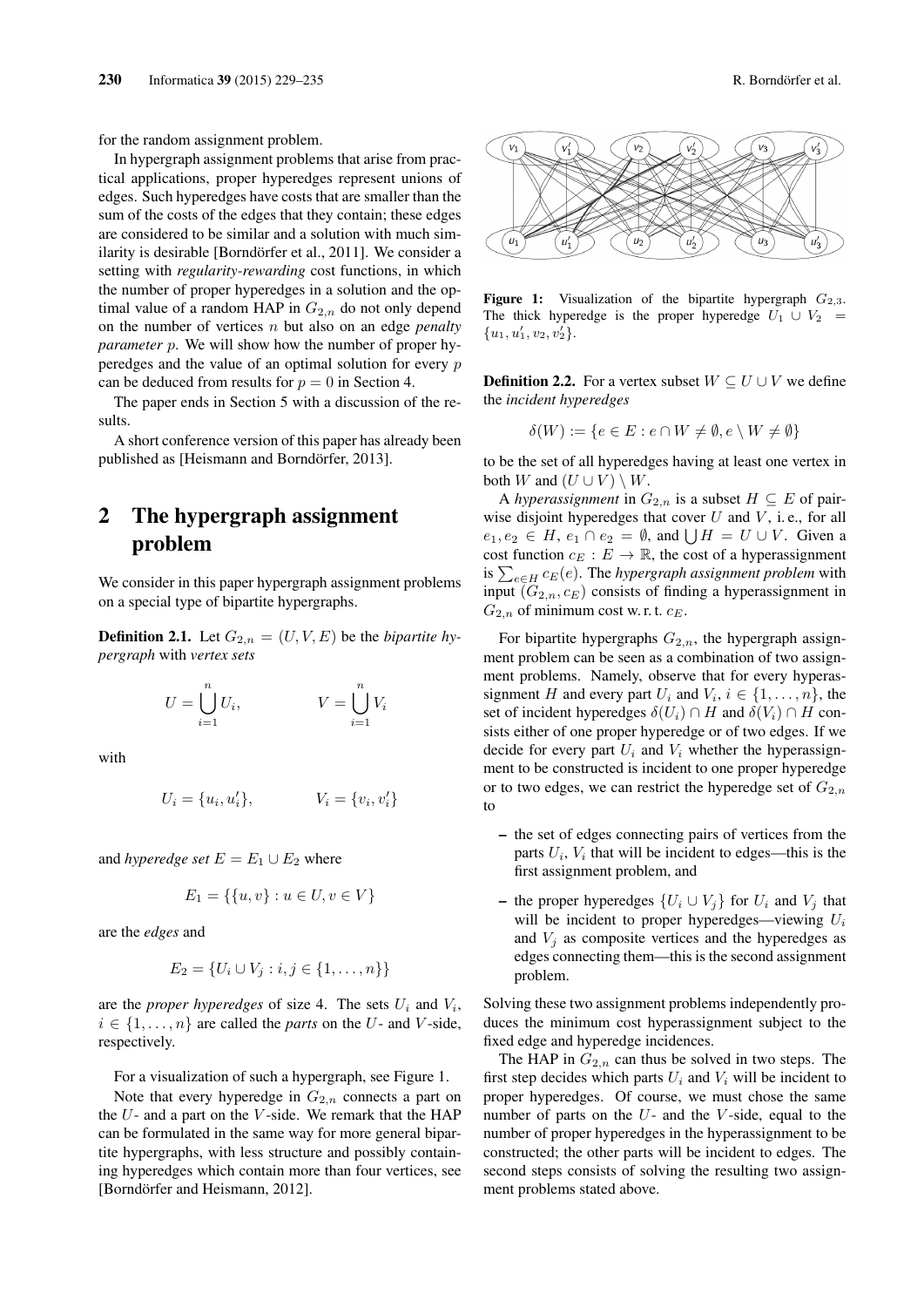# 3 Expected optimal values for the random HAP with exponential or uniform costs

Predicting the optimal value of a random hypergraph assignment problem in  $G_{2,n}$  involves a prediction of the number of proper hyperedges in an optimal solution. This number depends on how advantageous it is to choose a proper hyperedge instead of two edges (so that one has just one number adding to the cost instead of two) compared to the disadvantage of having less freedom (there are fewer possibilities to cover a single vertex with a proper hyperedge than with an edge) when searching for a hyperassignment with the least possible cost. We conjecture that one can expect that an optimal hypergraph assignment in  $G_{2,n}$  contains half of the possible number of proper hyperedges.

Conjecture 3.1. The expected number of proper hyperedges in a minimum cost hyperassignment in  $G_{2,2n}$  with cost function  $c_E$  such that all  $c_E(e)$ ,  $e \in E$  are i. i. d. exponential random variables with mean 1 or i. i. d. uniform random variables on  $[0, 1]$  is n.

Table 1 backs this conjecture. It gives computational results for the random hypergraph assignment problem in the bipartite hypergraph  $G_{2,n}$  with i. i. d. uniform random variables on [0, 1] and i. i. d. exponential random variables with mean 1 as hyperedge costs. For every  $n$ , we report the mean value and the standard deviation of the optimal cost value and the number of proper hyperedges in the optimal solution for 1000 computations. The HAPs were solved as integer programs using CPLEX 12.5.

The first column  $(n)$  of Table 1 shows the number of parts on the  $U$ - and  $V$ -side. Columns 2 and 6 (opt. val.) give the mean optimal values. Their standard deviations can be seen in columns 3 and 7 (s. d.) for the two cost function distributions, respectively. Columns 4 and 8 (# pr. hy.) show the number of proper hyperedges in the optimal solutions found, columns 5 and 9 (s. d.) show their standard deviations. The important finding w. r. t. Conjecture 3.1 is that the values in columns 4 and 8 are about half the values in column 1 in each row.

The computational results also suggest that the expected optimal cost converges to a value around 1.05 for both distributions. Although for larger  $n$  more hyperedges are contained in a hyperassignment, the optimal value does not increase much. This can be intuitively explained by noting that for larger  $n$  there are also more possible hyperassignments to select from, and the chances to find a hyperassignment that has a low cost are therefore still good even if it will contain more hyperedges.

We will now compute a lower and upper bound on the expected value of a minimum cost hyperassignment in  $G_{2,2n}$  with *n* proper hyperedges for the exponential distribution. To this end, we will use the following result: For a complete bipartite graph with vertex sets of size  $m$  and  $n$ and with i. i. d. exponential random variables with mean 1

as edge costs, the expected minimum value of the sum of  $k$ pairwise disjoint edges (this is called a partial assignment) is

$$
E(m, n, k) := \sum_{\substack{i,j \geq 0 \\ i+j \leq k-1}} \frac{1}{(n-i)(m-j)}.
$$

This result was conjectured in [Coppersmith and Sorkin, 1999] and first proved in [Linusson and Wästlund, 2004]. The latter paper also shows that for  $m = n = k$  this term can be written as

$$
E(n, n, n) = \sum_{i=1}^{n} \frac{1}{i^2}.
$$

That this formula gives the expected value of a random assignment is Parisi's Conjecture.

Theorem 3.2. *Let* E *be the expected value of the minimum cost of a hyperassignment in*  $G_{2,2n} = (U, V, E)$  *with exactly n* proper hyperedges and cost function  $c_E$  with *i. i. d. exponential random variables*  $c_E(e)$  *with mean 1 for all*  $e \in E$ *. The following holds for*  $n \to \infty$ *:* 

$$
0.3718 < E < 1.8310.
$$

*Proof.* By definition,

$$
E(n) := E(2n, 2n, n) = \sum_{\substack{i,j \ge 0 \\ i+j \le n-1}} \frac{1}{(2n-i)(2n-j)}.
$$

Using  $E(n)$ , we can bound the expected value of a hyperassignment in  $G_{2,2n}$  with i. i. d. exponential random variables with mean 1 as hyperedge costs restricted to the hyperassignments with  $n$  proper hyperedges as follows.

For the lower bound, observe that in the best possible hyperassignment the selected  $n$  proper hyperedges can be only as good as the  $n$  pairwise disjoint proper hyperedges with the least possible cost sum in  $G_{2,2n}$ . Also, the selected  $2n$  edges can be only as good as the  $2n$  pairwise disjoint edges with the least possible cost sum in  $G_{2,2n}$ . Thus,  $E(n) + E(2n)$  is a lower bound for **E**.

On the other hand, choosing the  $n$  pairwise disjoint proper hyperedges with the least possible cost sum in  $G_{2,2n}$  and finding the best possible edges for the remaining "unused" vertices leads to an upper bound of  $E(n)$  +  $E(2n, 2n, 2n)$  for **E**.

To transform the two-indexed sum describing  $E(n)$  to a sum with only one index, we calculate the difference  $D(n) := E(n+1) - E(n)$  and use the recursive formula

$$
E(n) = E(1) + \sum_{i=1}^{n-1} D(i) = \frac{1}{4} + \sum_{i=1}^{n-1} D(i).
$$
 (1)

We get

$$
D(n) = E(n + 1) – E(n)
$$
  
= E(2n + 2, 2n + 2, n + 1) – E(2n, 2n, n)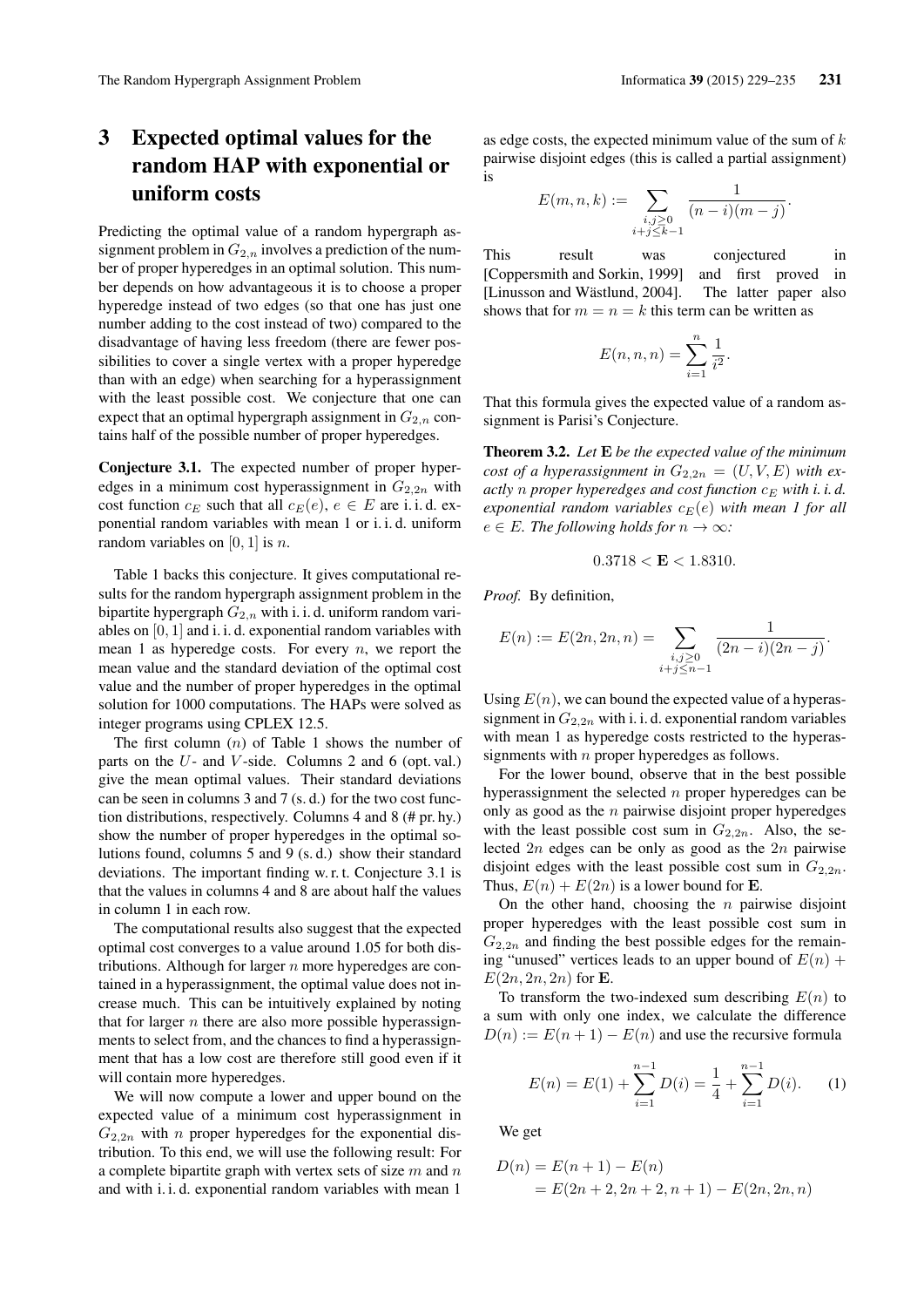Table 1: Computational results for random hypergraph assignment problems in  $G_{2,n}$  for i. i. d. uniform random variables on [0, 1] or i. i. d. exponential random variables with mean 1 as hyperedge costs. The mean optimal values (column 2 and 6) and their standard deviations (column 3 and 7) are rounded to the third decimal place. The number of proper hyperedges in the optimal hyperassignments (column 4 and 8) and their standard deviations (column 5 and 9) are rounded to one decimal place. 1000 computations were done for each value of  $n$  and each distribution. The values in columns 4 and 8 are about half the value of column 1 in each row. This supports Conjecture 3.1.

|       | uniform on $[0, 1]$ |       |           |       | exponential with mean 1 |       |           |       |
|-------|---------------------|-------|-----------|-------|-------------------------|-------|-----------|-------|
| $\,n$ | opt. val.           | s.d.  | # pr. hy. | s. d. | opt. val.               | s.d.  | # pr. hy. | s. d. |
| 10    | 0.943               | 0.177 | 5.5       | 2.0   | 1.019                   | 0.206 | 5.3       | 2.0   |
| 20    | 1.006               | 0.136 | 10.4      | 2.8   | 1.039                   | 0.141 | 10.4      | 2.8   |
| 30    | 1.018               | 0.109 | 15.5      | 3.4   | 1.049                   | 0.117 | 15.3      | 3.4   |
| 40    | 1.037               | 0.096 | 20.7      | 4.0   | 1.045                   | 0.097 | 20.5      | 3.9   |
| 50    | 1.036               | 0.085 | 25.8      | 4.4   | 1.054                   | 0.085 | 25.4      | 4.3   |
| 60    | 1.044               | 0.078 | 31.0      | 4.8   | 1.050                   | 0.080 | 30.6      | 4.7   |
| 70    | 1.041               | 0.074 | 35.8      | 4.9   | 1.053                   | 0.079 | 35.6      | 5.1   |
| 80    | 1.044               | 0.070 | 40.9      | 5.4   | 1.054                   | 0.069 | 40.6      | 5.4   |
| 90    | 1.044               | 0.066 | 45.9      | 5.8   | 1.053                   | 0.066 | 45.9      | 5.8   |
| 100   | 1.047               | 0.061 | 50.9      | 6.3   | 1.057                   | 0.063 | 50.6      | 6.3   |
| 110   | 1.047               | 0.058 | 56.3      | 6.3   | 1.054                   | 0.060 | 56.1      | 6.4   |
| 120   | 1.048               | 0.057 | 61.1      | 6.6   | 1.052                   | 0.056 | 61.1      | 6.7   |
| 130   | 1.051               | 0.055 | 66.4      | 7.1   | 1.054                   | 0.053 | 66.3      | 6.9   |
| 140   | 1.053               | 0.054 | 71.6      | 7.4   | 1.053                   | 0.051 | 71.3      | 7.1   |
| 150   | 1.051               | 0.053 | 76.0      | 7.7   | 1.051                   | 0.050 | 76.2      | 7.5   |
| 160   | 1.048               | 0.049 | 81.6      | 7.4   | 1.054                   | 0.048 | 81.2      | 7.6   |

$$
= \sum_{\substack{i,j\geq 0\\i+j\leq n}} \frac{1}{(2n+2-i)(2n+2-j)}
$$

$$
- \sum_{\substack{i,j\geq 0\\i+j\leq n-1}} \frac{1}{(2n-i)(2n-j)}.
$$

Shifting the index of the first sum to get the same summand type in both sums yields

$$
= \sum_{\substack{i,j \geq -2 \\ i+j \leq n-4}} \frac{1}{(2n-i)(2n-j)} - \sum_{\substack{i,j \geq 0 \\ i+j \leq n-1}} \frac{1}{(2n-i)(2n-j)}.
$$

We now split the sums to sums with index range  $i, j \geq 0$ ,  $i + j \leq n - 4$  so that they can cancel. The remainder is as follows. For the first sum, it is used that it is symmetric in i and j. The term  $\frac{(4n+3)^2}{4(n+1)^2(2n+1)^2}$  is the sum of the values where  $-2 \le i, j \le -1$ . This has to be subtracted from the first term as otherwise these values would be counted twice.

$$
D(n) = 2 \cdot \sum_{\substack{-2 \le i \le -1, j \ge -2 \\ i+j \le n-4}} \frac{1}{(2n-i)(2n-j)}
$$

$$
-\frac{(4n+3)^2}{4(n+1)^2(2n+1)^2}
$$

$$
-\sum_{\substack{i,j\geq 0\\i+j=n-1}}\frac{1}{(2n-i)(2n-j)}
$$

$$
-\sum_{\substack{i,j\geq 0\\i+j=n-2}}\frac{1}{(2n-i)(2n-j)}
$$

$$
-\sum_{\substack{i,j\geq 0\\i+j=n-3}}\frac{1}{(2n-i)(2n-j)}.
$$

Splitting the first sum into two parts with  $i = -1$  and  $i =$  $-2$  and substituting j by  $a - i$  where  $i + j = a$  yields

$$
D(n) = \sum_{j=-2}^{n-3} \frac{2}{(2n+1)(2n-j)}
$$
  
+ 
$$
\sum_{j=-2}^{n-2} \frac{2}{(2n+2)(2n-j)}
$$
  
- 
$$
\frac{(4n+3)^2}{4(n+1)^2(2n+1)^2}
$$
  
- 
$$
\sum_{i=0}^{n-1} \frac{1}{(2n-i)(n+1+i)}
$$
  
- 
$$
\sum_{i=0}^{n-2} \frac{1}{(2n-i)(n+2+i)}
$$
  
- 
$$
\sum_{i=0}^{n-3} \frac{1}{(2n-i)(n+3+i)}.
$$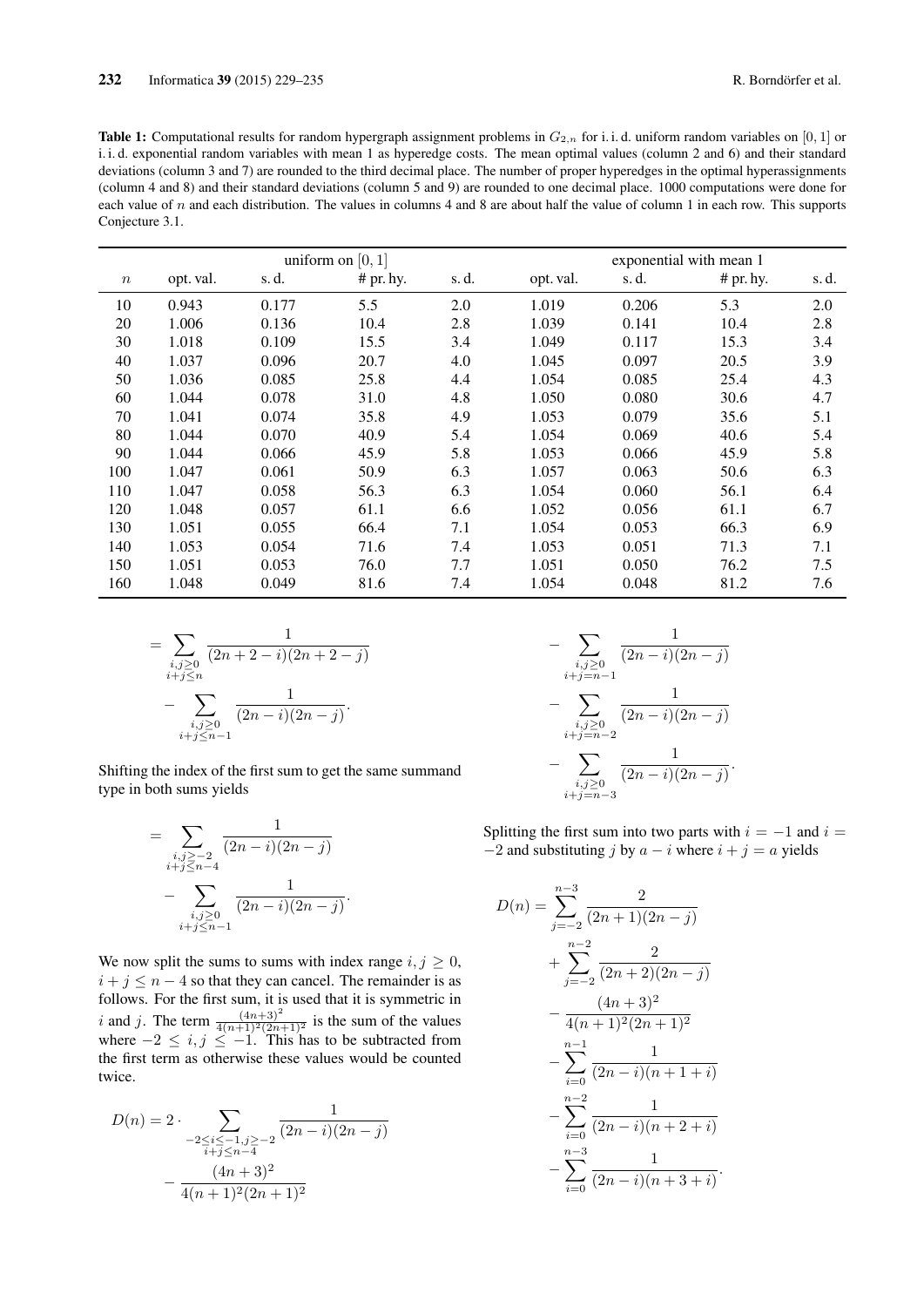Using the notation  $H_n = \sum_{i=1}^n \frac{1}{i}$  for the *n*-th harmonic number and partial fraction decomposition to get denominators linear in  $n$  for the last two summations, we get

$$
D(n) = \frac{2H_{2n+2} - 2H_{n+2}}{2n+1} + \frac{2H_{2n+2} - 2H_{n+1}}{2n+2}
$$
  

$$
- \frac{(4n+3)^2}{4(n+1)^2(2n+1)^2} - \frac{2H_{2n} - 2H_n}{3n+1}
$$
  

$$
- \frac{2H_{2n} - 2H_{n+1}}{3n+2} - \frac{2H_{2n} - 2H_{n+2}}{3n+3}
$$
  

$$
= \frac{2H_{2n} + \frac{2}{2n+1} + \frac{2}{2n+2} - 2H_n - \frac{2}{n+1}}{2n+1} - \frac{2H_{2n} + \frac{2}{2n+1} + \frac{2}{2n+2} - 2H_n - \frac{2}{n+1}}{2n+2}
$$
  

$$
- \frac{(4n+3)^2}{4(n+1)^2(2n+1)^2} - \frac{2H_{2n} - 2H_n}{3n+1}
$$
  

$$
- \frac{2H_{2n} - 2H_n - \frac{2}{n+1}}{3n+2}
$$
  

$$
- \frac{2H_{2n} - 2H_n - \frac{2}{n+1} - \frac{2}{n+2}}{3n+3}.
$$

Finally, simplification yields

$$
D(n) = -(H_{2n} - H_n) \cdot
$$
  
\n
$$
\frac{9n^2 + 11n + 4}{3(n+1)(2n+1)(3n+1)(3n+2)}
$$
  
\n
$$
+ \frac{8n^2 + 13n + 6}{12(n+1)^2(2n+1)^2(3n+2)}
$$

To get bounds on  $E(n)$  using Equation (1), we first use that

$$
\sum_{n=1}^{\infty} \frac{8n^2 + 13n + 6}{12(n+1)^2(2n+1)^2(3n+2)}
$$
  
=  $-\frac{1}{4} - \frac{\pi}{\sqrt{3}} + \frac{\pi^2}{9} - \frac{10\ln(2)}{3} + \ln(27)$ . (2)

Then, observe that  $H_{2n} - H_n$  is a non-negative number monotonically increasing with  $n$ . Also, this is an alternating harmonic number that for  $n \to \infty$  converges to ln(2). For  $n = 80$ ,  $H_{2n} - H_n$  can be calculated and results in a fraction, which is > 0.69. Therefore, for  $n \ge 80$ ,

$$
0.69 < H_{2n} - H_n < \ln(2) \tag{3}
$$

Now, computing the partial sum

$$
\sum_{n=1}^{79} -(H_{2n} - H_n) \frac{9n^2 + 11n + 4}{3(n+1)(2n+1)(3n+1)(3n+2)}
$$

exactly and the limes

$$
\sum_{n=80}^{\infty} -(H_{2n} - H_n) \frac{9n^2 + 11n + 4}{3(n+1)(2n+1)(3n+1)(3n+2)}
$$

after substituting for  $H_{2n} - H_n$  the lower and upper bounds given by (3), Equations (1) and (2) yield

$$
0.1859 < \lim_{n \to \infty} E(n) < 0.1860.
$$

Thus, we get for the lower bound

$$
\lim_{n \to \infty} (E(n) + E(2n)) = 2 \cdot \lim_{n \to \infty} E(n)
$$

$$
> 2 \cdot 0.1859
$$

$$
= 0.3718
$$

and for the upper bound

$$
\lim_{n \to \infty} (E(n) + E(2n, 2n, 2n)) = \lim_{n \to \infty} E(n)
$$
  
+ 
$$
\lim_{n \to \infty} E(2n, 2n, 2n)
$$
  
< 
$$
< 0.1860 + \frac{\pi^2}{6}
$$
  
< 1.8310.

 $\Box$ 

We remark that the upper bound computed in Theorem 3.2 is greater than the expected optimal value of the random assignment problem  $\frac{\pi^2}{6} = 1.6449...$  We believe that it must be possible to reduce it, because moving from an assignment problem in a complete bipartite graph with  $4n$  vertices on each side to a HAP in  $G_{2,2n}$  adds more possibilities (still all assignments are feasible solutions but using hyperassignments with proper hyperedges gives additional ones). Indeed, it is clear that if we do not prescribe the number of proper hyperedges in an optimal solution, the expected optimal value of a hyperassignment in  $G_{2,2n}$ will tend to some number  $\leq \frac{\pi^2}{6}$  $\frac{\pi^2}{6}$ . As already discussed, the computational results shown in Table 1 suggest that the correct number is some value around 1.05, much smaller than  $\frac{\pi^2}{6}$  $\frac{1}{6}$ .

#### 4 Regularity rewarding costs

Hypergraph assignment problems arising from practical applications feature costs for proper hyperedges that depend on the costs of the edges that they contain. Indeed, proper hyperedges model a "reward" for choosing combinations of edges; in this way, one can model a so-called regularity of the solution [Borndörfer et al., 2011]. More precisely, one considers partitioned bipartite hypergraphs and wants to favor the simultaneous choice of a set of edges that connects all nodes in a certain part in  $U$  to all nodes in a certain part in  $V$ . To this purpose, one introduces a proper hyperedge that represents the union of such pairwise disjoint edges and that has a cost that is smaller than the sum of the edge costs. If different edge combinations result in the same hyperedge, the cost is inferred from the edge set with the minimum cost sum. Here is a more formal statement.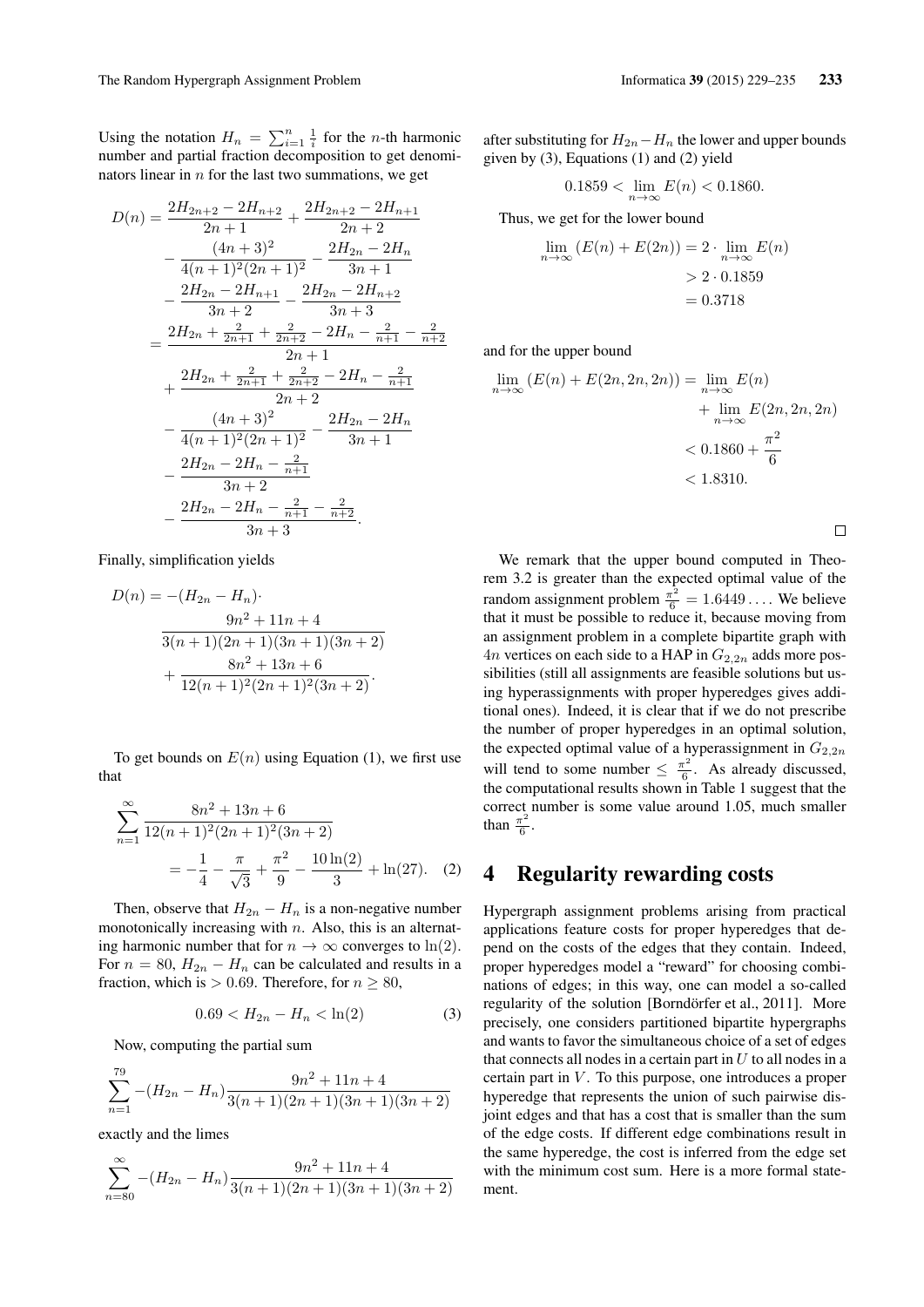**Definition 4.1.** Let  $G = (U, V, E)$  be a partitioned hypergraph. For  $e \in E$ , let

$$
\mathcal{E}(e) := \{ E' \subseteq E_1 : e_1 \cap e_2 = \emptyset \; \forall e_1, e_2 \in E' \; \text{with } e_1 \neq e_2, \bigcup E' = e \}
$$

be the set of all pairwise disjoint edge sets with union  $e$ .

For some *penalty*  $p \ge 0$ , we call a cost function  $c_E^p$ :  $E \rightarrow \mathbb{R}$  *regularity-rewarding* if for all proper hyperedges  $e \in E_2$ 

$$
c_E(e) = \min_{E' \in \mathcal{E}(e)} \left( \sum_{e' \in E'} c_E(e') - p \cdot |E'| \right).
$$

The greater  $p$ , the more irregularity is punished and regularity rewarded. We remark that the cost of a hyperedge in a vehicle rotation planning model depends on several other parameters such as an additional irregularity penalty for hyperedges that are not inclusion-wise maximal [Borndörfer et al., 2011]. This is the reason why we call  $p$ a penalty and not a bonus or a reward.

A way to define a regularity-rewarding random cost function  $c_E^p$  is to draw a *random basic cost*  $r_e$  for each edge  $e \in E_1$ , e.g., from a uniform distribution on [0, 1] or an exponential distribution with mean 1, and then to set

$$
c_E^p(e) := \begin{cases} r_e + p & \text{if } e \text{ is an edge,} \\ \min_{E' \in \mathcal{E}(e)} \sum_{e' \in E'} r_{e'} & \text{if } e \text{ is a proper} \\ \text{hyperedge.} \end{cases}
$$

In the following, we will assume that  $c_E^p$  is structured in this way with arbitrary  $r_e$ .

For a given bipartite hypergraph  $G_{2,n} = (U, V, E)$  and random basic costs  $r_e$  for the edges  $e \in E_1$ , we denote by  $z(h, p)$  the minimal cost value of a hyperassignment with penalty p that contains exactly  $0 \leq h \leq n$  proper hyperedges.

Obviously, the number of proper hyperedges and the value of an optimal solution will depend on p. If  $p = 0$ , there is no reward for choosing a proper hyperedge. For every solution using proper hyperedges, we can find a solution with the same value that contains only edges by replacing each proper hyperedge  $\{u_i, u'_i, v_j, v'_j\}$  by either the two edges  $\{u_i, v_j\}$ ,  $\{u'_i, v'_j\}$  or the two edges  $\{u_i, v'_j\}$ ,  $\{u'_i, v_j\}$ depending on which two edges have the lower cost sum. On the other hand, if  $p$  is very large, choosing edges for a solution becomes so disadvantageous that the number of proper hyperedges in an optimal solution will become very high.

Fortunately, knowledge about the case  $p = 0$  gives information about all other penalties as the following theorem shows. Thus, we do not need to analyze random HAPs for regularity-rewarding cost functions separately for each penalty p.

For some random basic cost distribution, we denote by  $Z(h)$  the expected value of  $z(h, 0)$  with respect to this distribution. Although  $z(h, 0)$  is defined only for integral h, we will view  $Z(h)$  as a continuous, monotonically increasing, differentiable function on  $[0, n]$ . This will allow us to formulate our result in a much easier way than if we would have to replace the derivative by its discretization. We can require  $Z(h)$  to be monotonically increasing, because  $z(h, 0)$  is monotonically increasing with increasing h. The reason is that, as described above, using proper hyperedges in the solution cannot lead to smaller optimal values than using only edges in the case  $p = 0$ .

Theorem 4.2. *Consider the complete bipartite hypergraph*  $G_{2,n} = (U, V, E)$  *and let*  $r_e, e \in E_1$  *be random basic costs chosen from some random distribution. Denote by*  $h_d^1, \ldots h_d^k$  the solutions to the equation  $Z'(h) = 2p$  and let

$$
h^*=\arg\min_{h\in\{0,h_d^1,\ldots,h_d^k,n\}}\left(Z(h)-(2n-2h)p\right)
$$

*Then the expected number of proper hyperedges in an optimal solution to the HAP in*  $G_{2,n}$  *w. r. t.*  $c_E^p$  *with basic random costs*  $r_e$  *is*  $h^∗$  *and the expected optimal value of the random HAP is*

$$
Z(h^*) - (2n - 2h^*)p.
$$

*Proof.* First, observe that

$$
z(h, p) = z(h, 0) + (2n - 2h)p
$$

holds since the cost of each hyperassignment H w.r.t.  $c_E^p$ is

$$
c_E^p(H) = \sum_{e \in E} c_E^p(e)
$$
  
=  $\sum_{e \in E_1} c_E^p(e) + \sum_{e \in E_2} c_E^p(e)$   
=  $\sum_{e \in E_1} (r_e + p) + \sum_{e \in E_2} \min_{E' \in \mathcal{E}(e)} \sum_{e' \in E'} r_{e'}$   
=  $\sum_{e \in E_1} r_e + |E_1 \cap H|p$   
+  $\sum_{e \in E_2} \min_{E' \in \mathcal{E}(e)} \sum_{e' \in E'} r_{e'}$   
=  $\sum_{e \in E_1} r_e + (2n - 2|E_2 \cap H|) p$   
+  $\sum_{e \in E_2} \min_{E' \in \mathcal{E}(e)} \sum_{e' \in E'} r_{e'}$   
=  $\sum_{e \in E} c_E^0(e) + (2n - 2|E_2 \cap H|) p$   
=  $c_E^0(H) + (2n - 2|E_2 \cap H|) p$ .

Since this holds for all random basic costs, it also holds for the expected value of all random basic cost distributions and we get

$$
\mathbf{E}(z(h,p)) = Z(h) + (2n - 2h)p.
$$

Its derivative is  $Z'(h) - 2p$ . A minimum of a differentiable function is attained either at the bounds or where the derivative is equal to zero, which proves the theorem. $\Box$